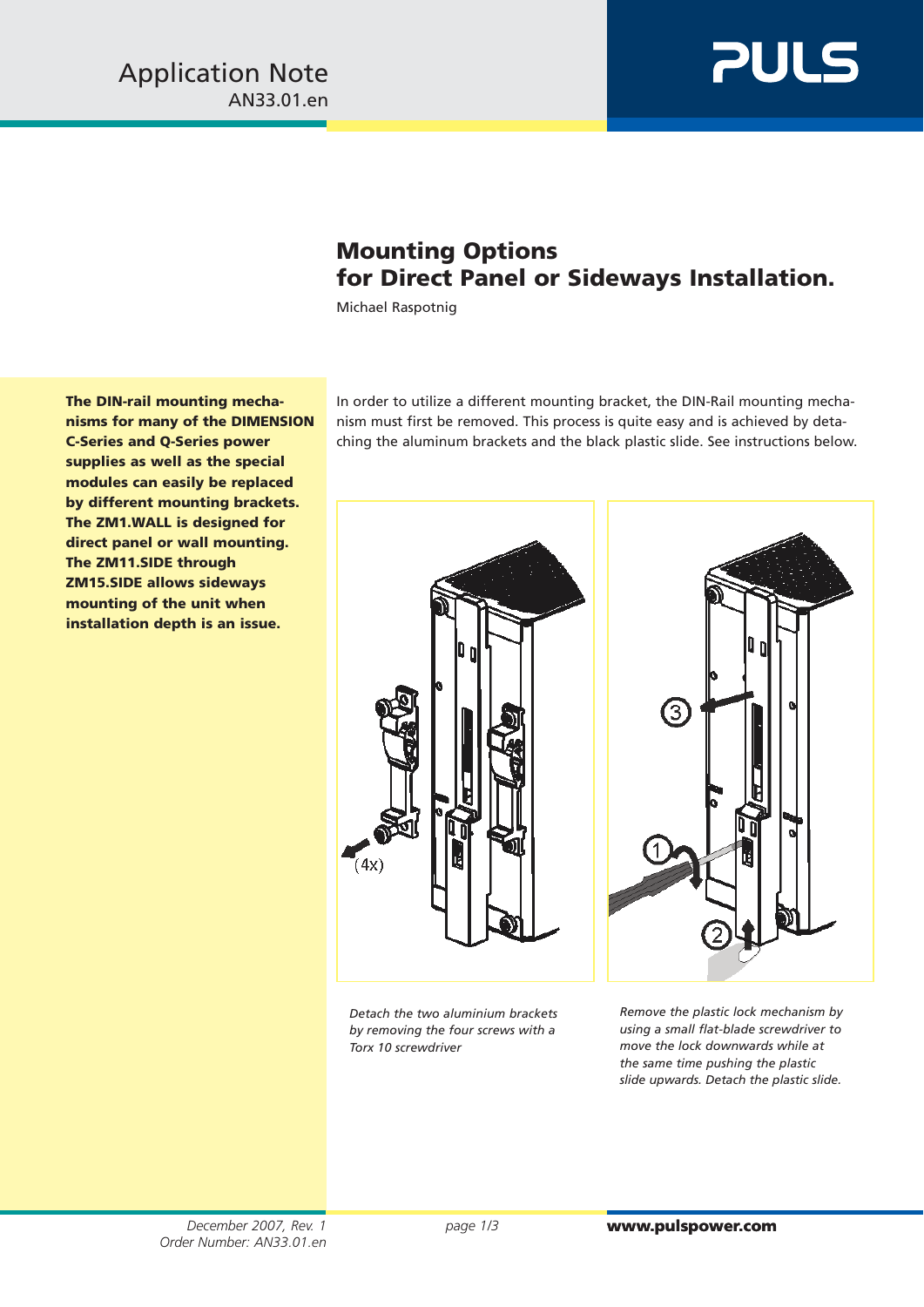## **ZM1.WALL Bracket for Wall or Panel Mounting:**

Mount the steel brackets with the screws detached from the DIN-rail brackets using caution not to over-tighten the screws! Recommended tightening torque is 0.6Nm/ 5.3lb.in.





|                   | A                | B                 | C      |  |
|-------------------|------------------|-------------------|--------|--|
| CD <sub>5</sub>   | 32mm             | 4.8 <sub>mm</sub> | 22.5mm |  |
| CS <sub>3</sub>   | 32mm             | 4.8 <sub>mm</sub> | 22.5mm |  |
| CS <sub>5</sub>   | 32mm             | 4.8 <sub>mm</sub> | 22.5mm |  |
| <b>CS10</b>       | 60 <sub>mm</sub> | 5.8 <sub>mm</sub> | 48.5mm |  |
| CT <sub>5</sub>   | 40 <sub>mm</sub> | 5.0 <sub>mm</sub> | 30.0mm |  |
| <b>CT10</b>       | 62mm             | 5.7 <sub>mm</sub> | 50.6mm |  |
| QS <sub>3</sub>   | 32mm             | 4.8 <sub>mm</sub> | 22.5mm |  |
| QS5               | 40 <sub>mm</sub> | 5.3mm             | 29.5mm |  |
| QS10              | 60 <sub>mm</sub> | 5.8 <sub>mm</sub> | 48.5mm |  |
| QT <sub>20</sub>  | 65mm             | 6.3mm             | 40.0mm |  |
| QTD <sub>20</sub> | 65 <sub>mm</sub> | 6.3mm             | 40.0mm |  |
| <b>QS20</b>       | 82mm             | 8.0 <sub>mm</sub> | 66.0mm |  |
| QS20.244          | 70 <sub>mm</sub> | 8.0 <sub>mm</sub> | 54.0mm |  |
| <b>UF20</b>       | 64mm             | 12.0mm            | 40.0mm |  |
| <b>UB10</b>       | 49 <sub>mm</sub> | 5.3mm             | 38.4mm |  |
| YR <sub>2</sub>   | 32mm             | 4.8 <sub>mm</sub> | 22.5mm |  |
| YRM <sub>2</sub>  | 32mm             | <b>4.8mm</b>      | 22.5mm |  |



Note: A similar accessory is available for SilverLine power supplies, too (SLZ02). A wall mounting bracket is included with each 45 mm wide MiniLine unit. The small plastic DIN-rail piece allows easy mounting on a flat wall or panel.